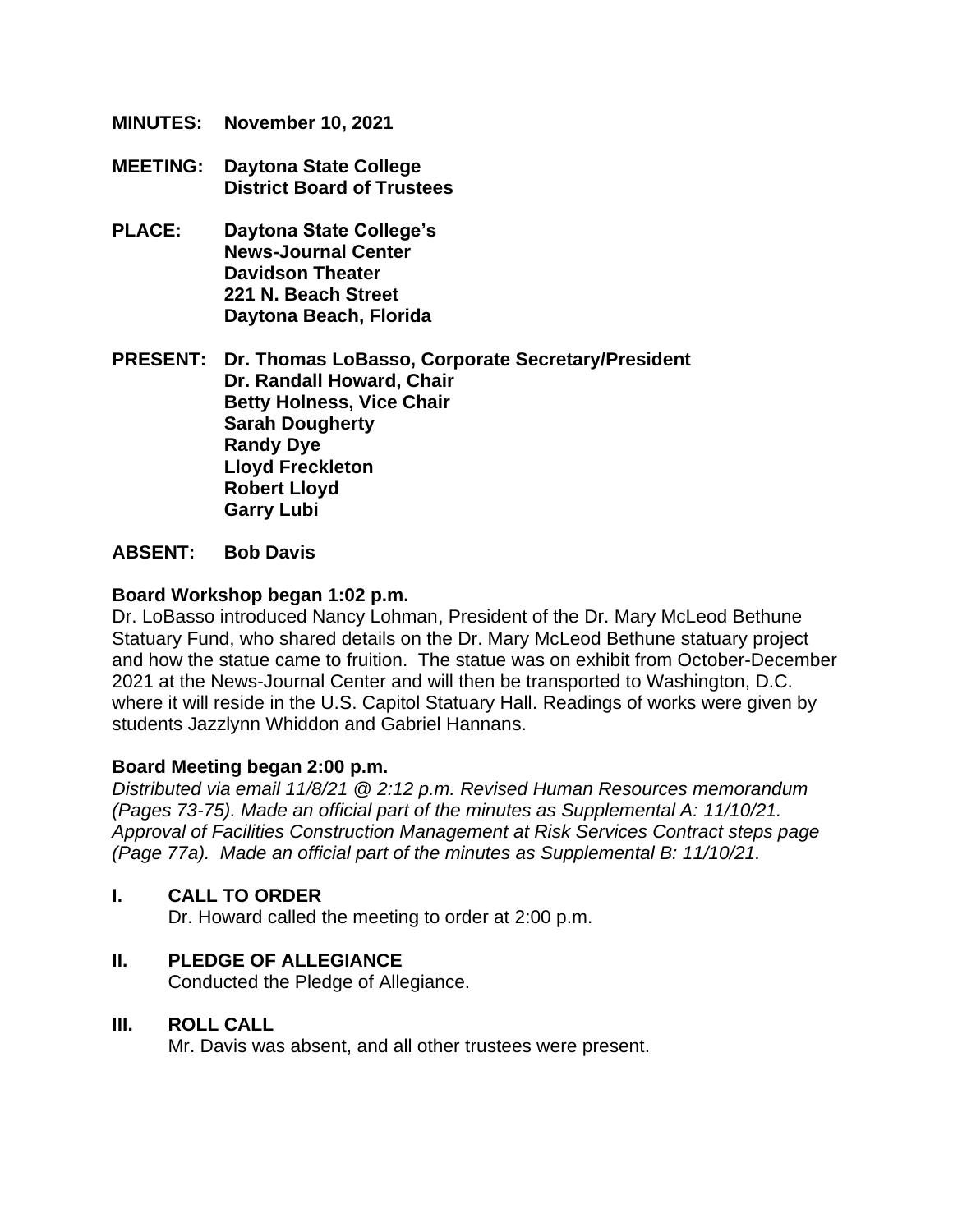# **IV. PUBLIC PARTICIPATION**

Dr. Howard inquired if there were any members from the public that requested time to appear before the Board. No requests were received.

### **V. CONSENT AGENDA**

- A. Approval of 9/23/21 Board Meeting Minutes
- B. Approval of Agreements
- C. Approval of Agreements Affiliation
- D. Approval of Budget Amendments
- E. Approval of Deletion of Inventory Items
- F. Approval of Grant Applications
- G. Approval of Human Resource Recommendations
- **MOTION:** (Dye/Holness) The District Board of Trustees approve the Consent Agenda. Motion carried unanimously.

# **VI. TIME RESERVED/PRESIDENT**

### **A. President's Update**

Dr. LoBasso shared the College has been busy hosting several accreditation bodies which included a Nursing on-site visit, BS in Engineering Technology ABET review, and Perkins programs FLDOE monitoring team visit. All visits went well and explained these are great learning opportunities when accrediting bodies come on campus. He presented the College's legislative priorities to the Volusia County Legislative Delegation at their 10/6/21 meeting. He shared the College held Homecoming this year utilizing outdoor spaces which was a great success. The construction of the Residence Hall is moving along and is on time and within budget. He shared the College has received around 250 housing applications so far. The Operational Audit Exit Conference was held with the state auditor and Dr. Howard. He shared the COVID Task Force continues to meet and will be looking to revise mask guidance since cases have been decreasing. He shared there is now a color-coded system in place when indoors: red=masks expected; orange=masks recommended; yellow=masks optional.

- **B. Approval of Naming: Keith R. Kennedy Conference Room** Dr. LoBasso shared there was a wonderful Celebration of Life on campus and announced the naming at that time and how the family was very honored by this gesture.
	- **MOTION:** (Dye/Lloyd) The District Board of Trustees approve the naming of Keith R. Kennedy Conference Room (Room 122), located in Forough B. Hosseini Hall (Bldg. 130), in recognition of Keith Kennedy. Motion carried unanimously.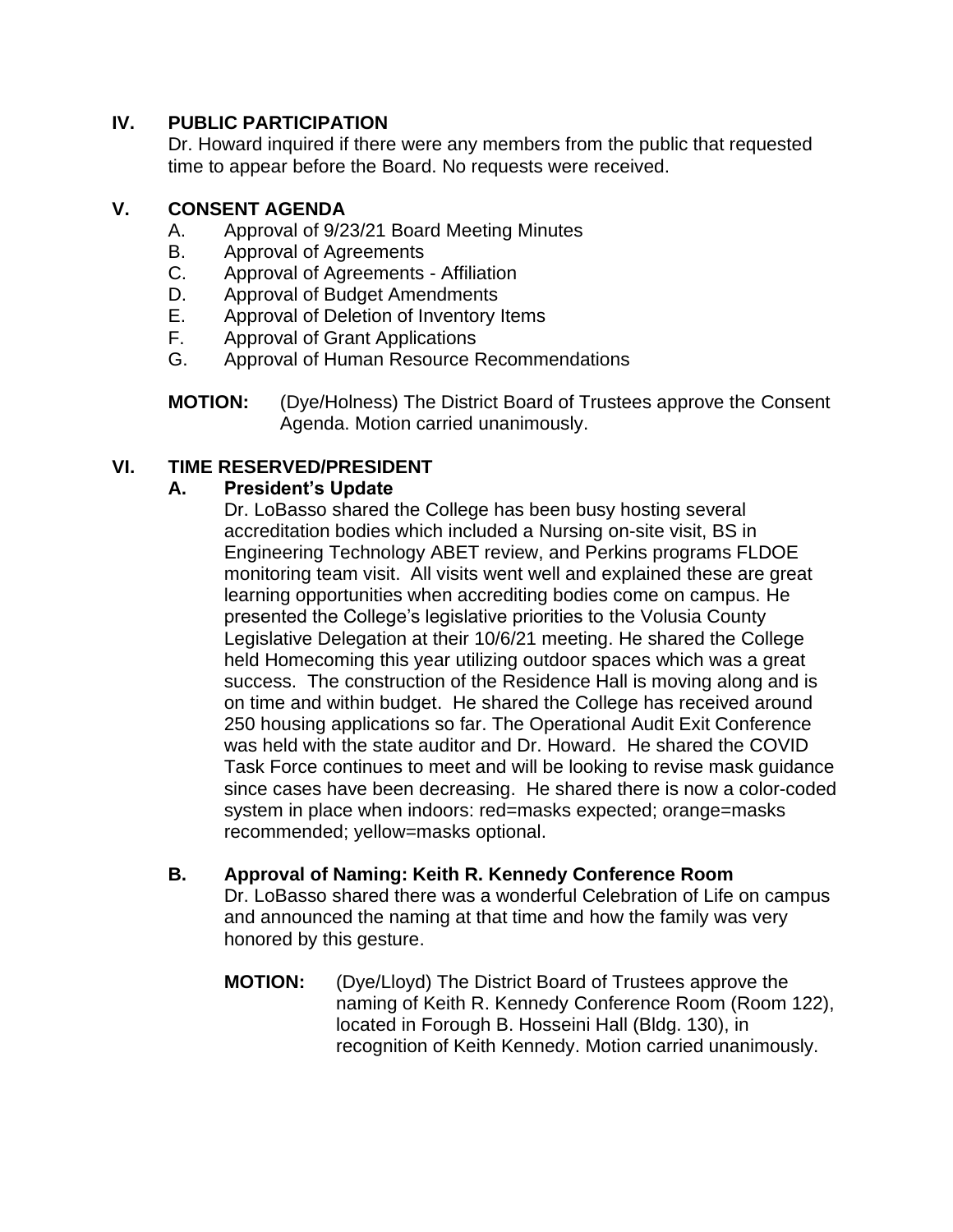# **VII. FACILITIES**

### **A. Approval of Construction Management at Risk Services Final Contract – Deltona Campus New Building 2**

Mr. Wainwright shared this contract is for pre-construction services and presented for approval.

**MOTION:** (Lloyd/Dye) The District Board of Trustees approve the contract for Construction Management at Risk Services with Ajax Building Co., LLC for the Deltona Campus New Building 2 Project in the amount of \$99,999. Motion carried unanimously.

### **B. Approval of HEERF HVAC Project Funding**

Mr. Wainwright reviewed and presented for approval.

**MOTION:** (Lubi/Davis) The District Board of Trustees approve the HVAC upgrade work outlined below using HEERF funding for \$1,073,401.90. Motion carried unanimously.

- PureAir Control Service Inc. New Smyrna Bldg. 1 Duct & Air Handler Cleaning - 4 AHUs - \$81,941.00
- PureAir Control Service Inc. Daytona Bldg. 200 Duct & Air Handler Cleaning - 11 AHUs - \$118,983.50
- PureAir Control Service Inc. Daytona Bldg. 1200 Coil & Duct Cleaning AHU 2-4 Only - \$26,910.40
- Johnson Controls Daytona Bldg. 300 Controls Upgrade \$ 139,150.00
- Johnson Controls Deltona Controls Upgrade \$ 143,250.00
- Johnson Controls ATC Controls Upgrade \$ 294,850.00
- **C. Approval Architectural/Design Services Final Ranking – Daytona Campus Multi-Purpose Athletic Field**

Mr. Wainwright reviewed and presented for approval.

**MOTION:** (Lloyd/Freckleton) The District Board of Trustees approve the below ranking for the Daytona Campus Multi-Purpose Athletic Field project and direct staff to move forward to negotiate the fee and enter into a contract, pursuant to the provisions in Florida Statute 287.055, and subsequently submit the contract, including the negotiated fee, to the Board for approval at a future meeting. Motion carried unanimously.

| <b>FIRM</b>                       | Ranking |
|-----------------------------------|---------|
| Borrelli & Partners, Inc          |         |
| Spiezle Architectural Group, Inc. | 2       |
| Miller Legg & Assoc., Inc.        | 3       |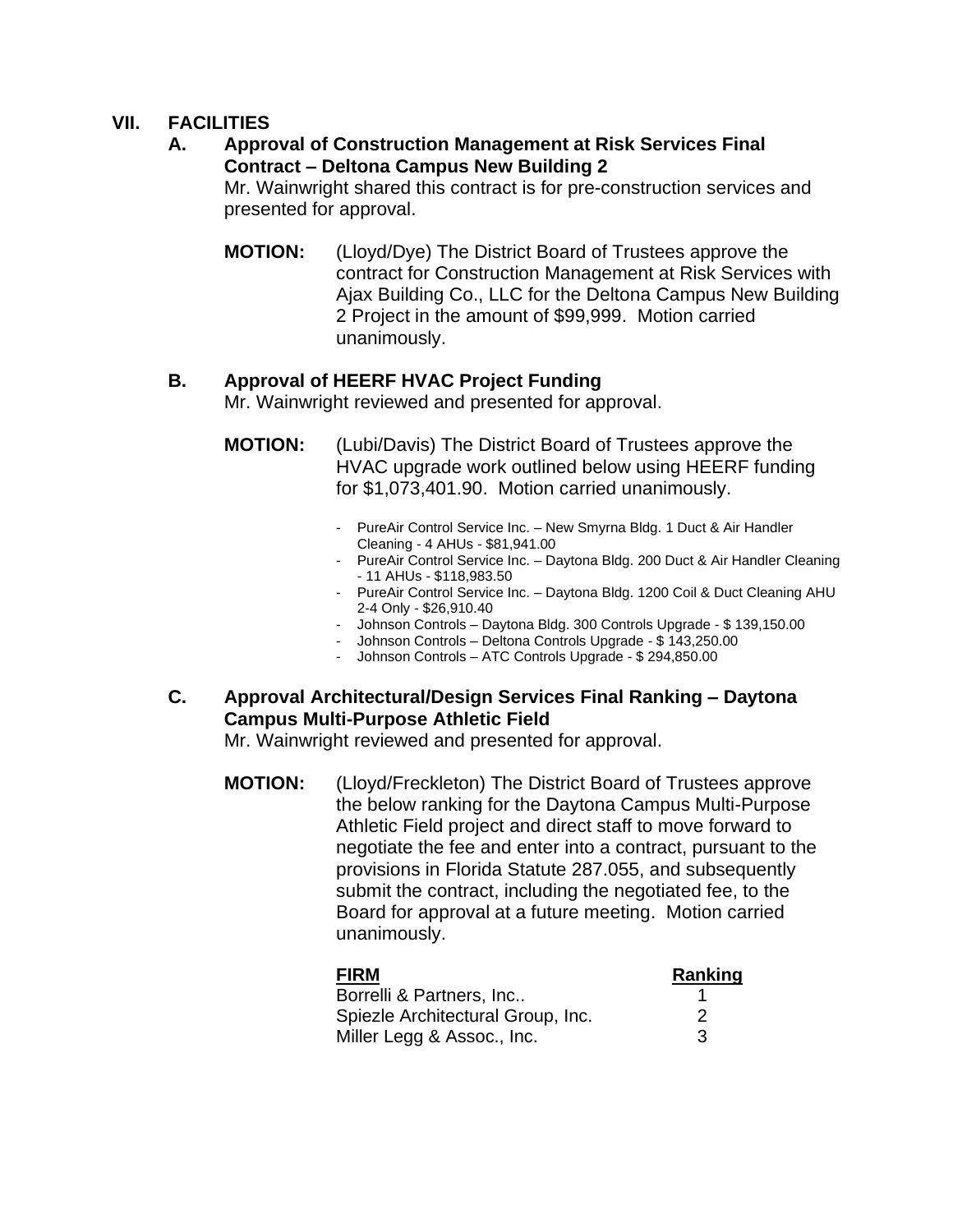### **VIII. FINANCE**

### **A. Executive and Financial Summary Report as of 10/31/21**

Mr. Martin Cass, Vice President for Finance, presented the financial report for the period ending October 31, 2021. Information reviewed included Fund 1 Operating Revenue and Expenses, Carry Forward Funds, Comparison of Actual Revenue Received to Budgeted, Three-Year Analysis of Tuition and Fees, Comparison of Actual Expenses to Budgeted Costs, Major Capital Projects Funding, Recap of Major Project Funding, and Summary of Major Capital Projects scheduled during the fiscal year and projects completed.

### **B. Annual Financial Report FY 2020-2021**

Mr. Cass shared of the work that goes into compiling this report and recognized and thanked his staff. He reviewed the comparison of operating and nonoperating revenue, operating expenses, comparison of assets and liabilities, and year-end net position of the College. This is an information item only.

**C. ACH/Wire Transfers/Checks Issued Greater Than/Equal to \$50,000**  Mr. Cass presented as information.

### **D. Approval of Tuition Exemptions, Waivers and Receivables**

Mr. Cass reviewed the analysis of exemptions and waivers and explained some of the fees on dual enrollment tuition is recouped from Volusia County Schools. Dr. LoBasso shared waivers are a significant amount of funding and there is still the expense side of the equation for the College. He shared dual enrollment is a great program but is not fully funded. Dr. Howard mentioned it may be helpful to the Board to see the long-term trend, five to eight years, on these costs, which can be a great talking point for future conversations. Mr. Dye shared about promoting this investment to the community by the College.

**MOTION:** (Freckleton/Dye) The District Board of Trustees approve the summary report of student fee exemptions and waivers, as presented. Motion carried unanimously.

#### **E. Approval of Maintenance and Repair Funding**

Mr. Cass explained the College had not been receiving PECO funding over the last several years and had hoped some would be received or restored this fiscal year. Unfortunately, the College did not receive funding and will need to request additional funding to cover maintenance and repair projects.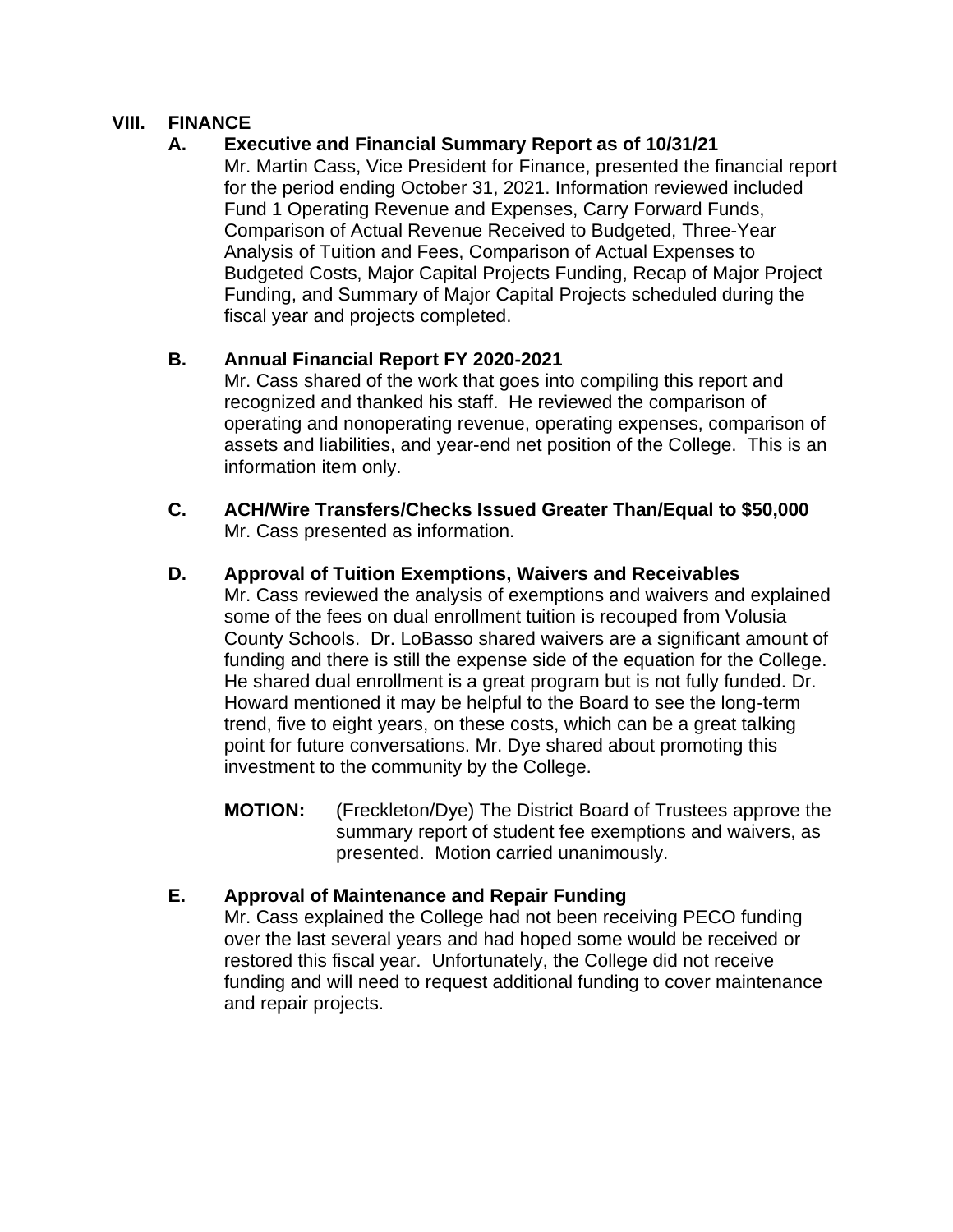**MOTION:** (Holness/Dye) The District Board of Trustees authorize the College to allocate \$500,000 for maintenance and repair projects from the Board Designated Reserve in Fund 7 for the remainder of FY' 2021-22. Motion carried unanimously.

# **IX. ACADEMIC AFFAIRS**

Dr. Locklear reviewed each of the below agenda items which were then presented as one for approval.

- A. Approval of Program Closure: Health Information Technology, A.S.
- B. Approval of Course Deletions
- C. Approval of Major Program Revisions State Mandated Program Length Requirements
- D. Approval of Major Program/Course Revisions B.A.S., Healthcare Management Concentration

**MOTION:** (Dye/Davis) The District Board of Trustees approve Items IX. A-D, as presented. Motion carried unanimously.

# **X. TIME RESERVED/CONSTITUENT HEADS**

Reports were presented by Frank Mercer for Alicia Alexander, Administrators Council President and Paul Capps, Faculty Senate President.

Dr. LoBasso shared men's cross-country placed first and women placed second in the regionals. Andy Martinez broke his Region 8 record. Harleigh Crist and Juliet St. Angelo finished first and second for the women. These teams are currently heading to nationals in Virginia. Women's soccer made the regional finals but lost to Eastern Florida State. Men's soccer won regional and district finals and will be heading to nationals in Texas. The College is hosting the NJCAA women's soccer national championship and will have twelve teams from all over the country coming to Daytona Beach to compete.

# **XI. TIME RESERVED/BOARD CHAIR**

*Order of agenda items changed.*

- **C. Approval of Amended Deferred Compensation Plan** Dr. Howard explained this is a housekeeping type of item and presented for approval.
	- **MOTION:** (Lloyd/Holness) The District Board of Trustees approve the Daytona State College Deferred Compensation Plan (Amended Effective November 10, 2021). Motion carried unanimously.